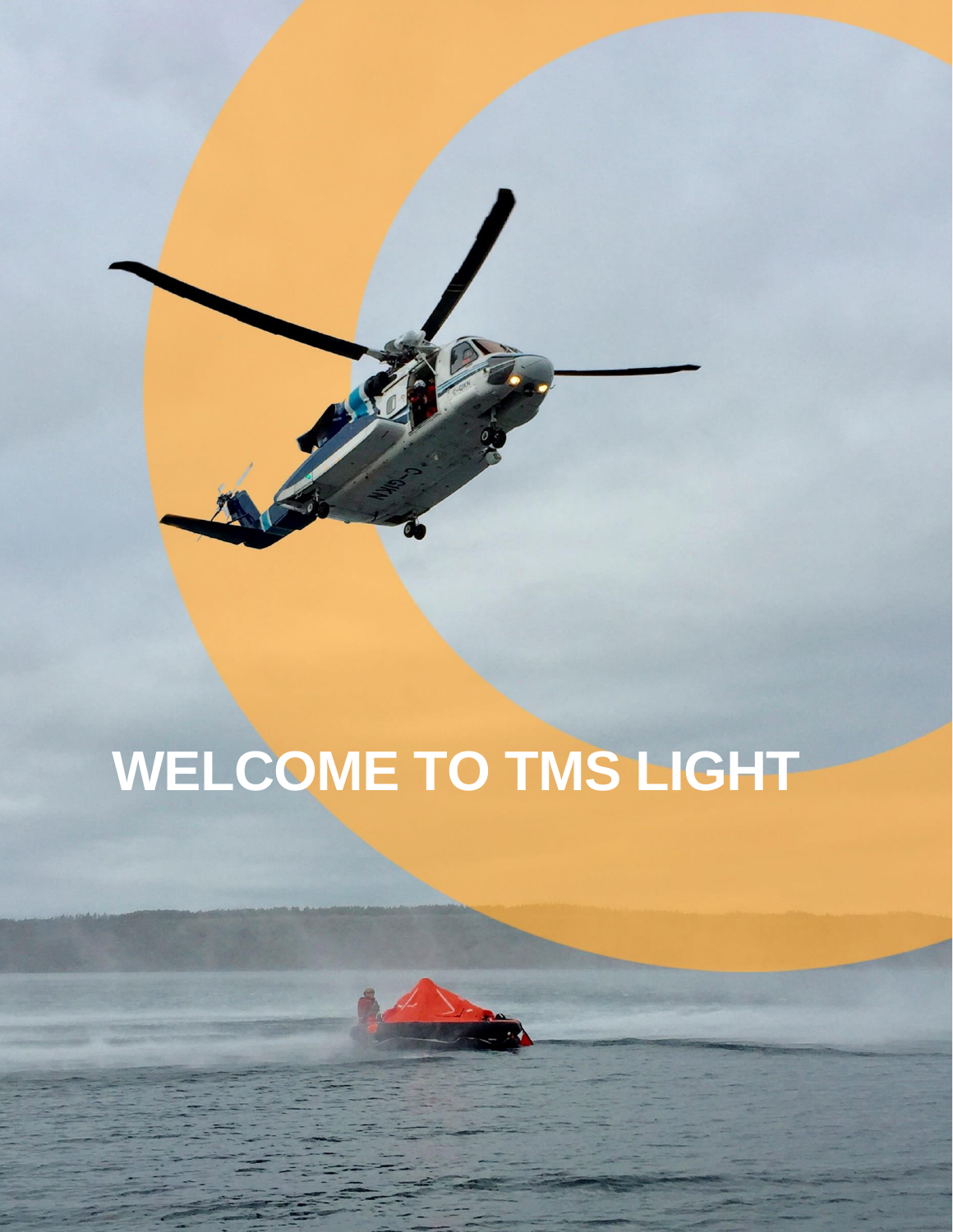

# **Introduction**

Hi there, and thank you for signing up to our free training management service, TMS Light.

This document aims to give you a more detailed introduction to TMS Light. We want to get you acquainted with the basics quickly, to highlight the platform's important features and to delve into those benefits we talked about previously, that got you interested in the first place.

We also hope to answer some common questions, and if your question isn't listed here we'd be more than happy to try and answer it. At the bottom of this document we have some information on how you can get in touch with us.

While you read through our introduction to TMS Light, our onboarding specialists will be in the process of getting in touch with you to help you set up TMS Light to suit your specific needs. You can expect to hear from us soon. In the meantime please carry on reading.

## **What is TMS Light?**

TMS Light is a training management service (TMS) that helps you manage your training and compliance. By using your required training matrix and current certification status, we will proactively manage all aspects of the training of your employees.

#### **What do we need from you to get started?**

We only need your current training matrix in a Microsoft Excel file and some generic information for the employees you want to sign up for TMS Light.

# **How does TMS Light work?**

Once we receive your information our dedicated support staff will set up the service and prepare the system for you. As an administrator, you will get access to our "Portal for employer" where you at any time can see the status for each of your employees. See below "How does the portal for employer work" for more information.

Your employees will get access to our "Portal for employees" where they can see things like the status of their certificates, upcoming bookings and dialogue regarding training events. See below "How does the portal for employees work" for more information.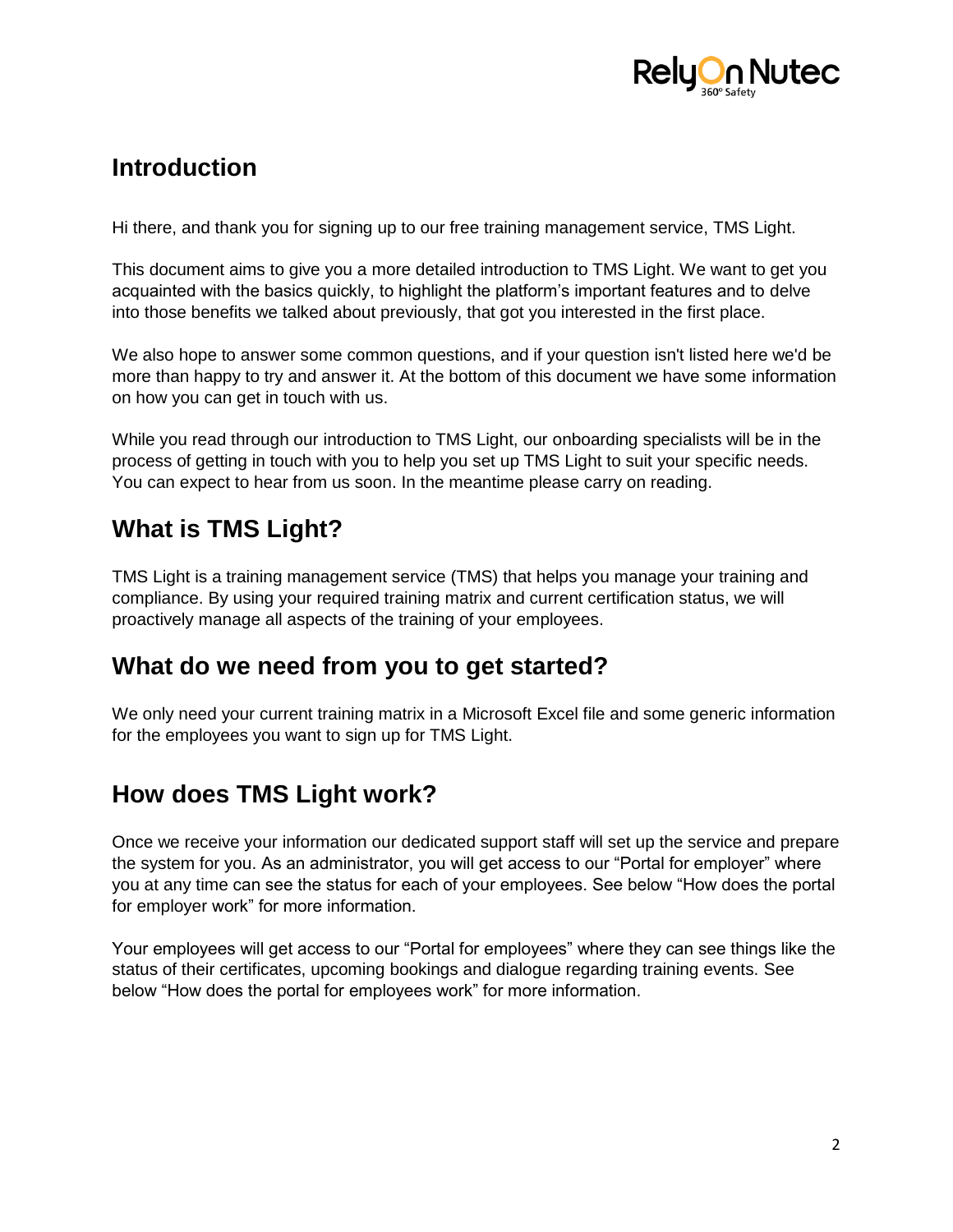

The moment the service is set up, our staff will look for current and upcoming gaps (three months in advance) in certification and will start booking according to our standard booking process:

- Create the request, which will trigger an automatic email to the delegate requesting availability.
- Delegate will fill in availability via the TMS Light portal.
- The training will be booked and joining instructions sent to the delegate.
- After successful completion of the course, the certificate will be attached to the delegate's profile.

At all times, the status of the booking can be found on the TMS Light portal and the employer portal. One consolidated invoice with the service cost as well as the cost of the training that has taken place that month will be automatically sent.

# **What are the key benefits of TMS Light?**

TMS Light gives you peace of mind as it will manage your compliance.

The key benefits are:

- Cheaper training as you will get access to our deals on training.
- Estimation of training budget.
- Overview over the training and compliance for your employees.
- Automated reminders and booking of training for your employees

## **How does employer portal work?**

Our employer dashboard lets you see the status and progress of each of your employees at all times and allows for running the automated reports adhoc.

#### **Key features:**

- View employees' compliance to your training requirements at any time.
- Check outstanding booking requests.
- Request training for employees yourself.
- Predict training budget based on upcoming expiring certifications.
- Analyse training expenditures.
- Download (PDF) copies of certifications.